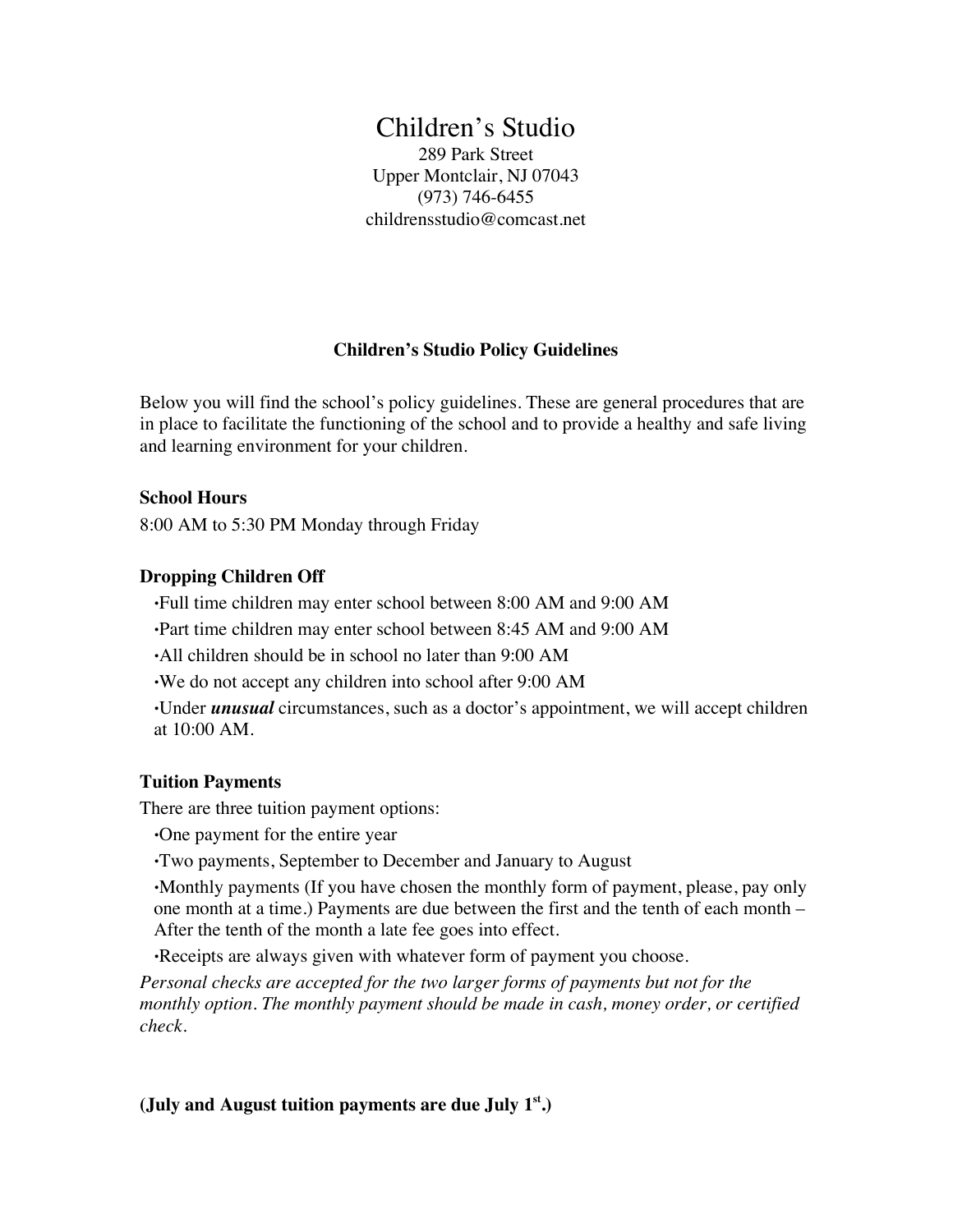## **The Problem With Late Drop Offs In The Morning**

We understand and are sympathetic to how challenging it can be for parents to get out of the house in the morning but in order for the school to function in an organized manner students need to arrive to school on time.

All children are in their groups by 9:05 AM. At this point, they engage in their morning circle time. It represents a pivotal point in their day. We realize it can be demanding for busy parents but, please, be on time. Late arrivals are disruptive to the entire school community and can make it difficult for a child to integrate into his/her group. On the surface, being a few minutes late may not appear important but it is truly disruptive. For example, if a part-time student is consistently 10 minutes late over the course of a year translates roughly into the loss of 13 days of school. The lost days are not only relevant for the individual student who is late but also for the other members of the group who either had to wait for the child to arrive to begin morning circle or had their circle time disrupted. Please be on time. Thank you!

## **Late Fees**

There is a \$25 late fee for tuition paid after the 10th of any month. This fee is cumulative. Late Pick Up policy goes into effect after 12 noon and after 5:30 PM The Late Fee is as follows, \$10 for the first 15 minutes after noon or after 5:30 PM or any part thereof and \$15 for every additional 15 minutes or any part thereof. All late fees should be paid within 24 hours directly to the staff members in attendance on the day of the late pick-up.

## **Check Your Supply Box**

We suggest that parents check their child's supply box every other day.

However, if you are **a new parent** in the school, the staff will monitor your supply box until your child has adjusted to the program and is no longer upset by you reentering the room to check supplies.

Supply boxes should have the following:

- •Wipes (wipes are used year round by **all children**)
- •A complete change of clothes in a large zip lock bag
- •Disposable rubber/latex gloves size large
- •Diapers (if necessary)
- •Ointment (if necessary)
- •A small container of Purell or another similar product.